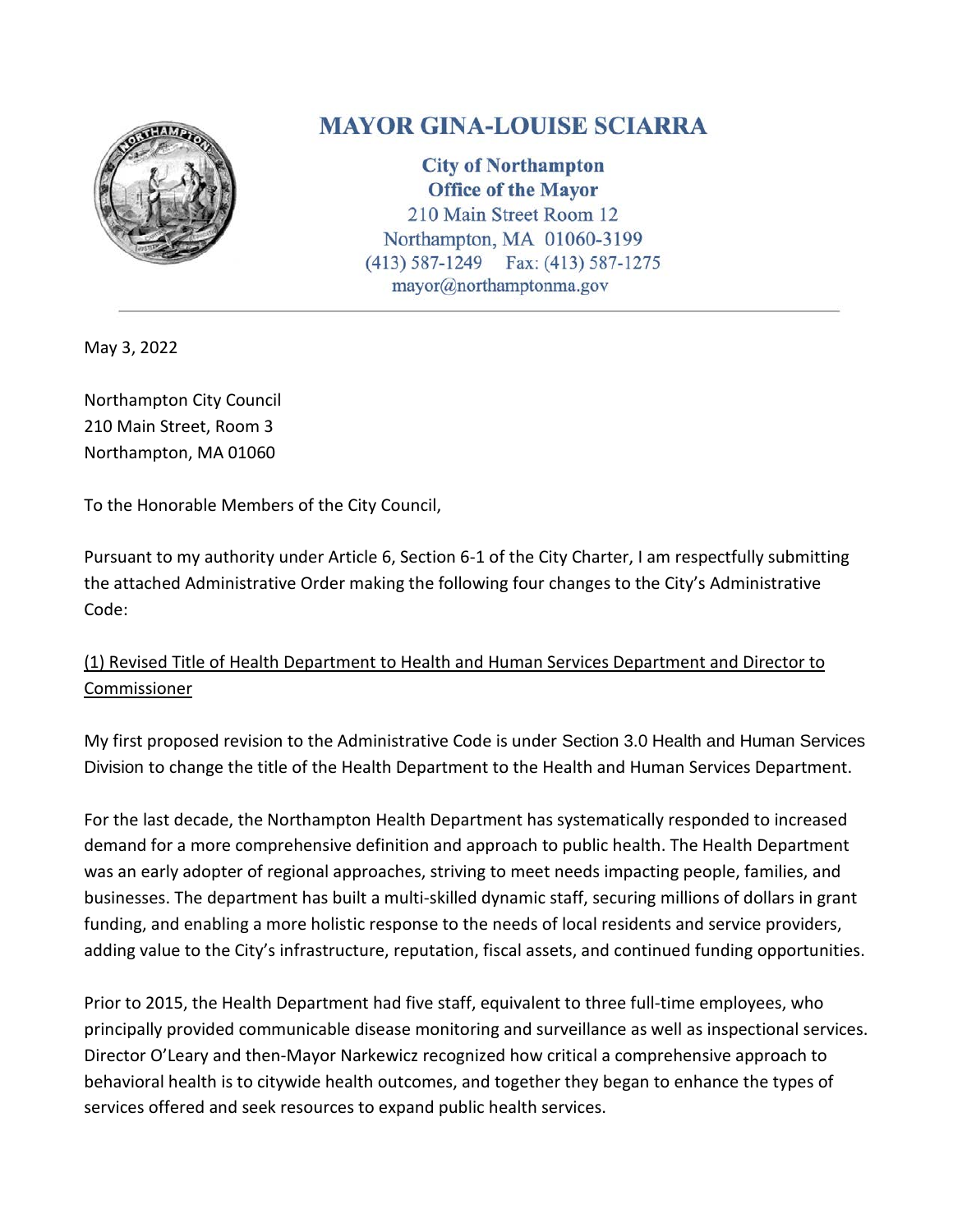In 2015, the City of Northampton recognized the need to respond to the opioid epidemic and started what has become Hampshire HOPE and DART. Hampshire HOPE is a countywide convener for people who — based on employment, activism, or personal experiences — are dedicated to reducing opioid overdoses and improving conditions for people struggling with opioid use disorders. Since 2018, using federal funding and with the help of many partners, Hampshire HOPE has distributed about 4,800 twodose packages of the overdose-reversal drug Naloxone. The HOPE coalition has also supported the efforts of the offices of the Northwestern District Attorney and the Hampshire County Sheriff in getting unneeded prescriptions out of medicine cabinets to prevent misuse. HOPE also helped to launch the Northampton Recovery Center through visioning sessions organized by HOPE; installed Naloboxes (essentially first aid boxes containing naloxone and other supplies) in municipal buildings, libraries, schools and businesses; and played a role in community events to raise awareness about overdose, addiction and recovery issues.

The Health Department also built the Drug Addiction and Recovery Team (DART), which is a federally funded regional program nationally recognized as a public safety/public health collaboration. DART is a network of first responders, recovery coaches, and harm reduction specialists that provides free support to people with substance use disorder and their families. DART has grown to work with family members and expanded to communities in Hampden and Berkshire counties. Originally piloted in Northampton, DART is now in 45 communities in western Massachusetts and serves as a model for other county public health departments across the United States.

Next, in 2017 the Health Department sought funding for and developed the Health Information Exchange database (HIE), providing for the first time the ability to track critical health information. The HIE database is in the process of compiling regional and state data such as emergency department overdose data, and it will bring on new partners over the course of the database expansion and will make certain types of data more rapidly available than previously possible such as Massachusetts Department of Public Health data. This will allow partners to access information that could help aid decision-making or eventually lead to real-time evaluation of new interventions to assess the impact. Contributing partners include municipalities, healthcare providers, allies with shared initiatives, agencies, and a host of other community sector leaders**.** The HIE aggregates HIPAA-compliant, secure health data with considerations for data integrity and ethics using encryption, and municipal level firewall systems. All regional partners can have access to region-specific, aggregate-level data.

The arrival in early 2020 of the COVID-19 pandemic radically altered expectations for local public health responses across the country, and significantly so for the Northampton Health Department, which had already established itself as a regional leader in creating sound health policy for Hampshire County. Leaders from every sector - government, schools, businesses, public safety, and others looked to the Northampton Health Department and Director O'Leary for guidance on the best approach for a consistent and safe response to the health crisis. The Health Department responded with policies that provided a basis for a sound response across the state, and a package of efforts to mitigate the spread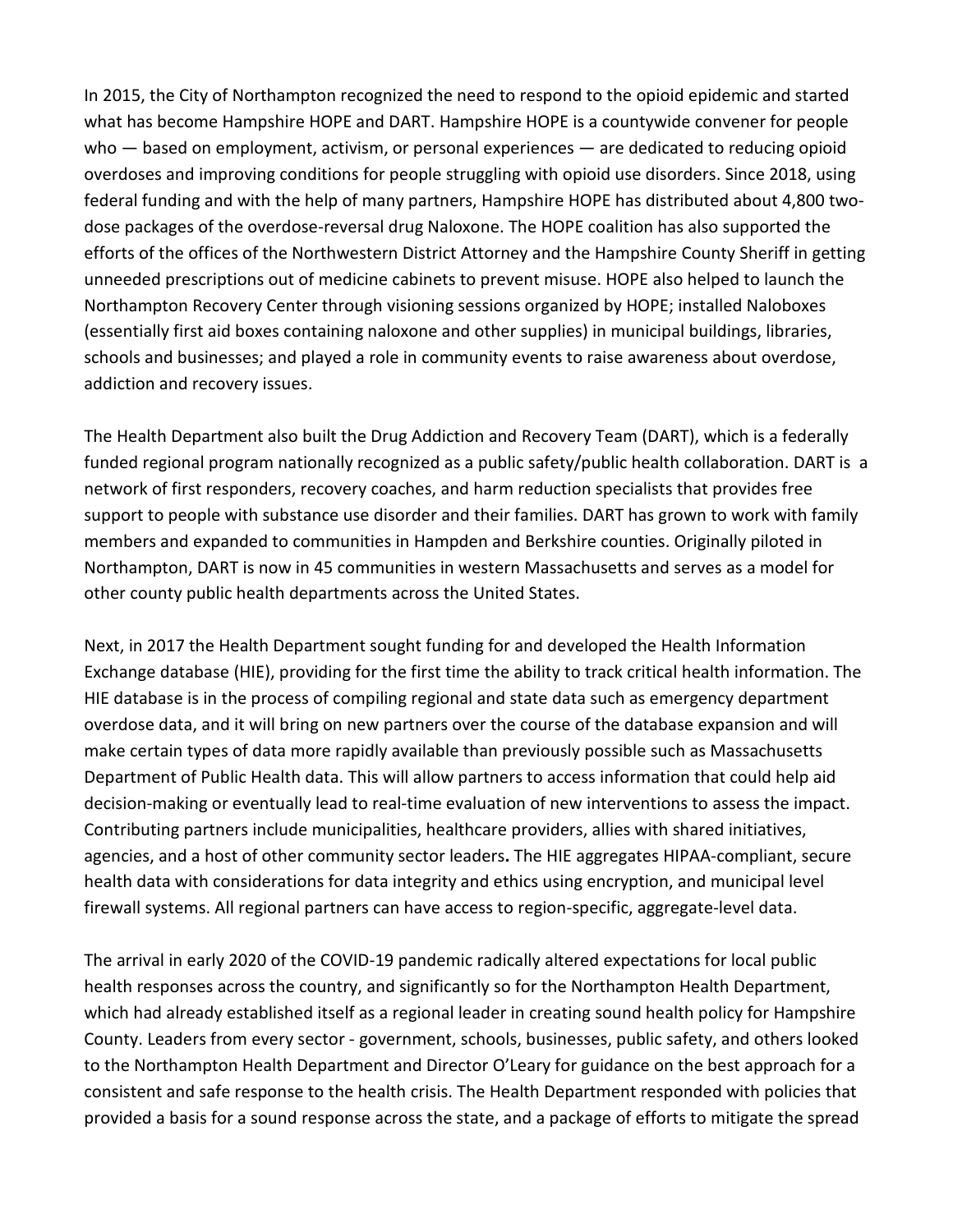of the virus through a response that included regulations, contract tracing, testing, vaccinations, community nursing, a homeless shelter at Northampton high school and later First Churches, and data collection that facilitated accurate disease surveillance.

The Covid-19 pandemic has shown the world the critical importance of public health and underscored the need for a transition already underway - that from an inspectional services department to a comprehensive public health and human services department.

Additionally, in recognition of this expanded role, I propose changing the title of Health Director to that of Commissioner of Health and Human Services to better reflect the comprehensive approach to public health required.

## (2) Creation of the Community Care Department under the Health and Human Services Department

I am very proud that in my first Administrative Order as Mayor, I am bringing forward the creation of the Community Care Department, which codifies the department in our city code. In the FY22 Budget book, the implementation budget for the Department of Community Care was situated under the Division of Health and Human Services. This initial placement by former Mayor Narkewicz was a choice informed by the work of the 15-member Northampton Policing Review Commission (NPRC), appointed jointly by the Mayor and City Council to conduct a community conversation and public policy review about policing and community safety.

In the NPRC's final report entitled "Reimagining Safety" issued on March 18, 2021, one of the primary recommendations was the creation of a municipal Department of Community Care to provide civilian, non-armed responses to mental health, substance use, and other crises. The NPRC recommended that the "...department be intentionally independent from the Northampton Police Department but open to collaboration with all City departments." Additionally, they "...advocate[d] that the department be situated underneath the Board of Health" because of the recognition of racism as a health crisis and also to give the department "access to highly trained professionals who have experience with some of the most vulnerable residents of Northampton while simultaneously serving the majority of the population as well."

This Administrative Order affirms the choice made in FY22 in the placement of the Community Care Department in our structure for the organization of the General Fund Budget. Additionally and substantially, this Administrative Order fulfills the NPRC recommendation by codifying the Community Care Department and situating it under the proposed Health and Human Services Department, as a critical part of the city's human service delivery and response apparatus for a comprehensive public health approach.